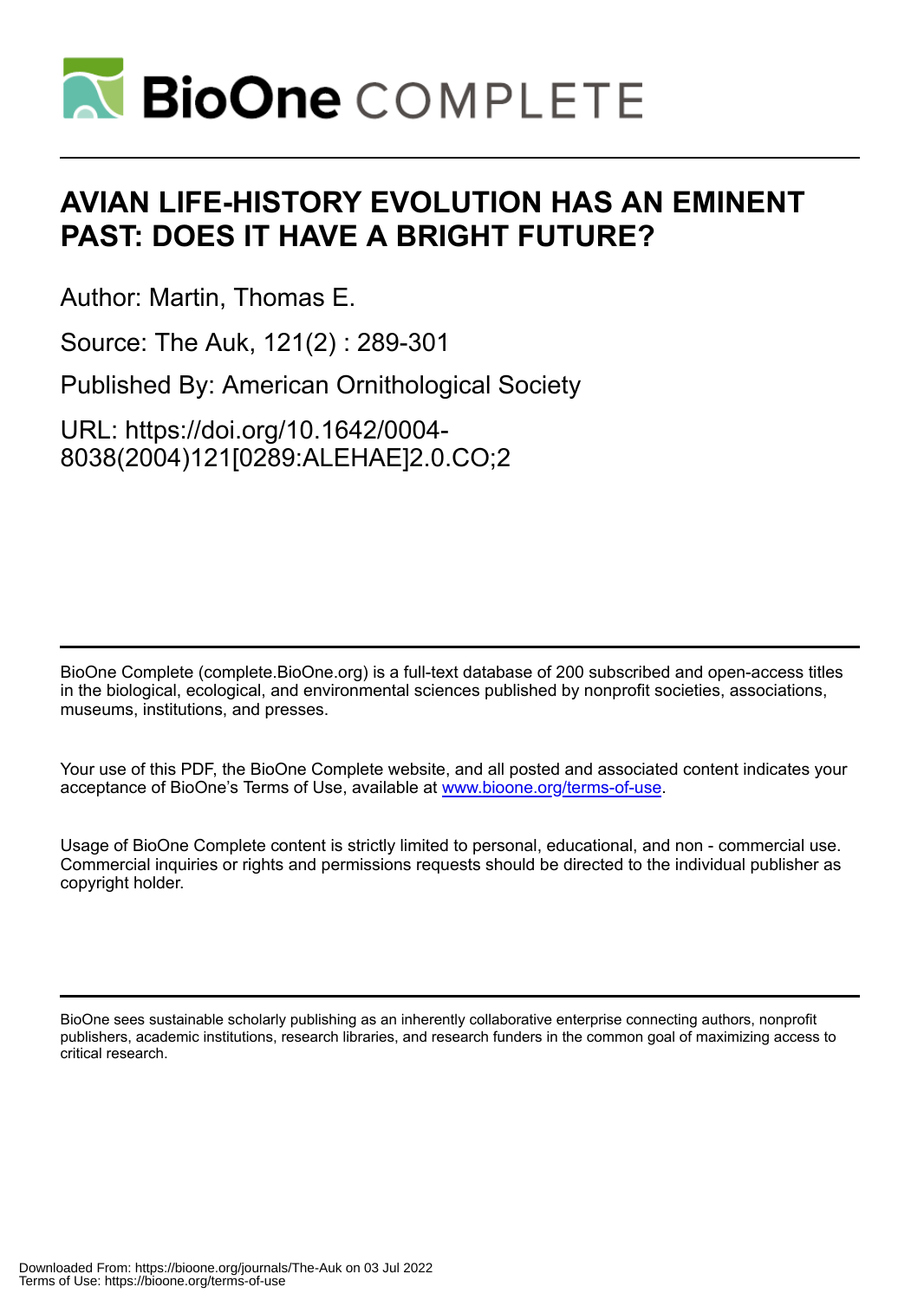# **The Auk**

*A Quarterly Journal of Ornithology* Vol. 121 No. 2 April 2004



*The Auk* 121(2):289–301, 2004

### *PERSPECTIVES IN ORNITHOLOGY*

## AVIAN LIFE-HISTORY EVOLUTION HAS AN EMINENT PAST: DOES IT HAVE A BRIGHT FUTURE?

#### Thomas E. Martin $^1$

*U.S. Geological Survey Biological Resources Discipline, Montana Cooperative Wildlife Research Unit, Avian Studies Program, University of Montana, Missoula, Montana 59812, USA*

AVIAN LIFE-HISTORY EVOLUTION has an eminent past (Moreau 1944; Lack 1948, 1954, 1968; Skutch 1949), because birds played a critical role in the early development of life-history theory (Partridge and Harvey 1988). Those early investigators focused on clutch-size variation and described not only broad patterns of worldwide variation in clutch sizes, but also outlined a variety of hypotheses to explain that variation, including food limitation, nest predation, and adult mortality (Moreau 1944, Lack 1948, Skutch 1949). Despite the early description of broad geographical patterns and alternative hypotheses, subsequent attention focused on north-temperate systems and food limitation.

Life-history evolution continues to be an area of active investigation among ornithologists, but I believe progress has been retarded because we remain fixed on three historical foci: (1) clutch-size evolution, (2) food limitation, and (3) north-temperate systems (and possibly an even narrower subset of northern strategies given a common focus on hole-nesting birds). Those focal points can be traced to the strong influence of David Lack on life-history studies in birds (i.e. Lack 1948, 1954, 1968). Lack energized an important field of investigation and made significant historical contributions to

thinking about components of those issues. Yet, we often remain transfixed on those three foci and conduct tests at the wrong level (i.e. a proximate level) to understand evolution of life-history variation. Recognizing the pitfalls of those issues and moving beyond them is needed for a progressive future in avian life-history theory.

#### Problems with Food-Limitation CONCEPTS AND TESTS

A focus on clutch size and the potential importance of food has been perpetuated in part by continually repeated brood-size manipulations in attempts to examine those issues. Indeed, an enormous number (>100) of papers have been published using brood-size manipulations to examine energy and food limitations on clutch-size evolution. However, brood-size manipulations examine phenotypic plasticity and proximate responses, rather than addressing ultimate (evolutionary) causes of clutch-size variation. A focus on whether individuals modify clutch size in response to variation in food resources, or modify effort with manipulation of brood size, is a proximate question (i.e. it examines immediate responses). Certainly, selection can drive the evolution of phenotypic plasticity, or reaction norms. For example, food limitation clearly occurs in nature (e.g. see review in Martin 1987), and

<sup>1</sup> E-mail: tom.martin@umontana.edu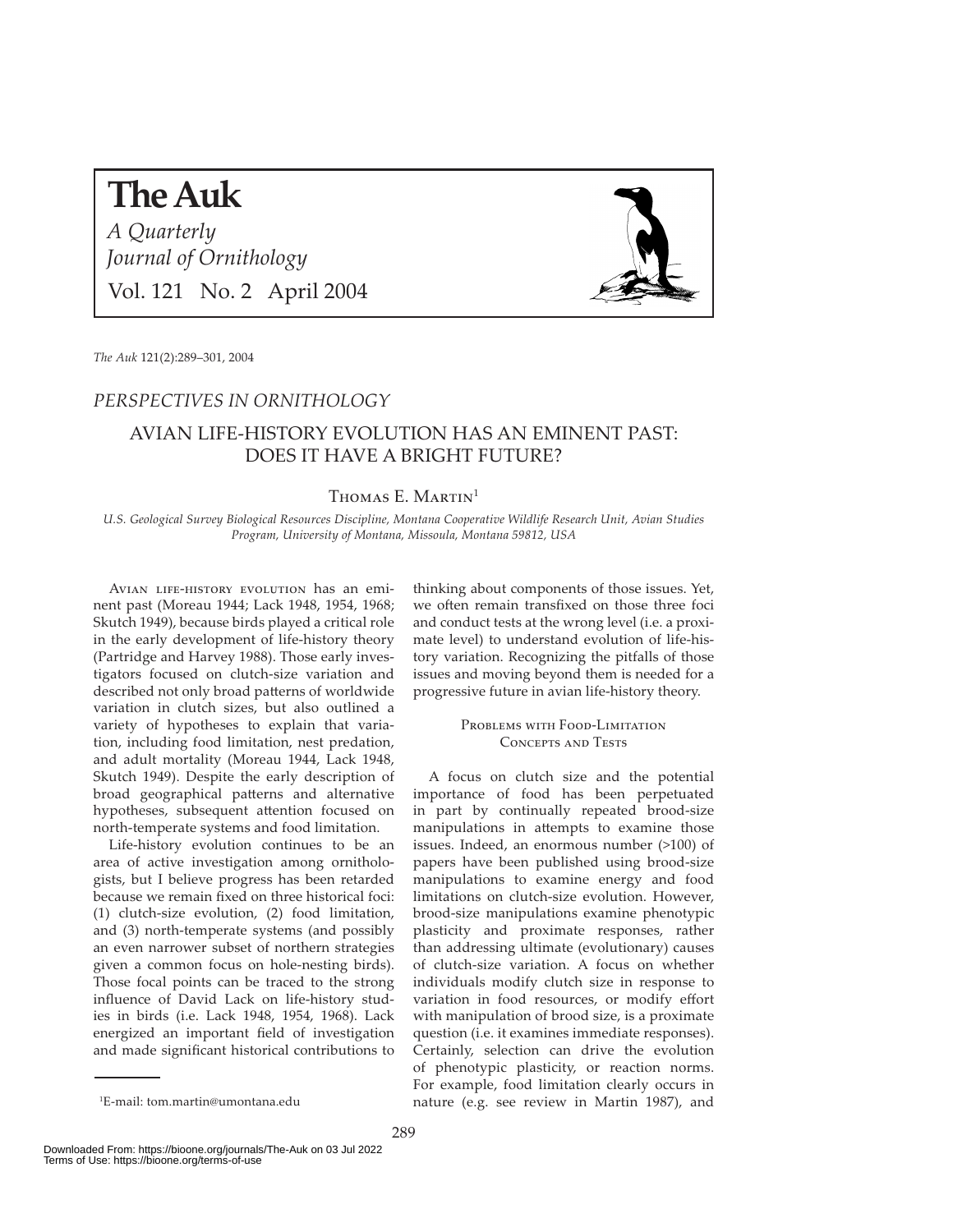phenotypic plasticity in clutch sizes among years or territories of differing food availability can be adaptive, as suggested by the individual optimization hypothesis (e.g. Pettifor et al. 1988, 2001). Tests of that hypothesis can yield critical information on the adaptive basis of both variation in clutch size among individuals and plasticity of clutch size within individuals. Further, it can allow estimation of the form or slope of reaction norms in response to variation in food, and a focus on why the form or slope of the reaction norm varies among species or populations is a very interesting evolutionary question (e.g. Fig. 1).

On the other hand, although variation in food or physiological condition can yield adaptive shifts in optima (i.e. reaction norms), such shifts do not test whether food is the evolutionary cause of the central tendency of a trait; they do not address why (i.e. ultimate causes) the mean and range of clutch sizes in species A are less than in species B, or why species B expends a much greater proportion of available energy compared with species A (Fig. 1). For example, why has a Ruby-crowned Kinglet (*Regulus calendula*) evolved a clutch size of 8–12 eggs, when a Yellow-rumped Warbler *(Dendroica coronata*) feeding in the same habitat and locations has a clutch size of 3–5 eggs? Can kinglets find so much additional food in the same habitat with similar foraging methods that they can raise 2–2.5× as many young as Yellow-rumped Warblers? Moreover, if kinglets were gathering that much more food, would not selection act rapidly on Yellow-rumped Warblers to feed on those same foods and sources, if they could get such significant gains in fecundity? Consider further that clutch size of Yellowrumped Warblers varies only 1–2 eggs over the extreme range of environmental conditions that they occupy across their extensive geographic range (see Martin 1988) and remains half or less of the clutch size of kinglets. Is the variation in food abundance encountered by Yellowrumped Warblers across habitats and the North American continent really less than the difference between kinglets and Yellow-rumped Warblers feeding in the same habitat? I would say the answer to these questions is "no," and the importance of food as the primary driver of evolutionary differences in clutch size must be questioned. Indeed, Yellow-rumped Warblers never increase clutch size to one typical of



F1G. 1. Relationship of food limitation and reproductive effort to clutch size as a function of varying food availability. Food limitation can be defined on the basis of food need (energy expenditure) relative to food availability, which also defines reproductive effort. Food limitation and reproductive effort increase with clutch size for a given food availability (single curve). Increased food availability (three solid curves) decreases food limitation for a given clutch size (dotted line). Reaction norms (dashed lines) reflect phenotypic adjustments in clutch size to variation in food availability for a given genotype. Clutch size can be increased with food availability without increasing reproductive effort (dashed and dotted line). Clutch size can also increase with food availability while simultaneously decreasing reproductive effort (dashed lines). The slope of these reaction norms may differ among species. Some species (e.g. species A) may save more of the extra energy from additional food for self-maintenance (i.e. increased residual reproductive value) by increasing clutch size a small amount to obtain a greater reduction in reproductive effort, whereas other species may put relatively more of the greater energy available into current reproductive effort and save less (i.e. species B) or none (dotted and dashed line) for future reproduction. Critical questions that need to be answered include: (1) How do slopes and forms of reaction norms vary among species? (2) Why do the slopes of reaction norms differ among species? (3) Why does one species (e.g. species B) invest more available energy in current reproduction compared with another species (e.g. species A)? These same questions could be asked within species if we knew genotypes.

kinglets (i.e. 8 eggs) regardless of how much food is available, which suggests that food is not the primary cause for the difference. Of course, kinglets and Yellow-rumped Warblers are in different avian families; but those kinds of differences occur across many phylogenetic groups and even closely related species,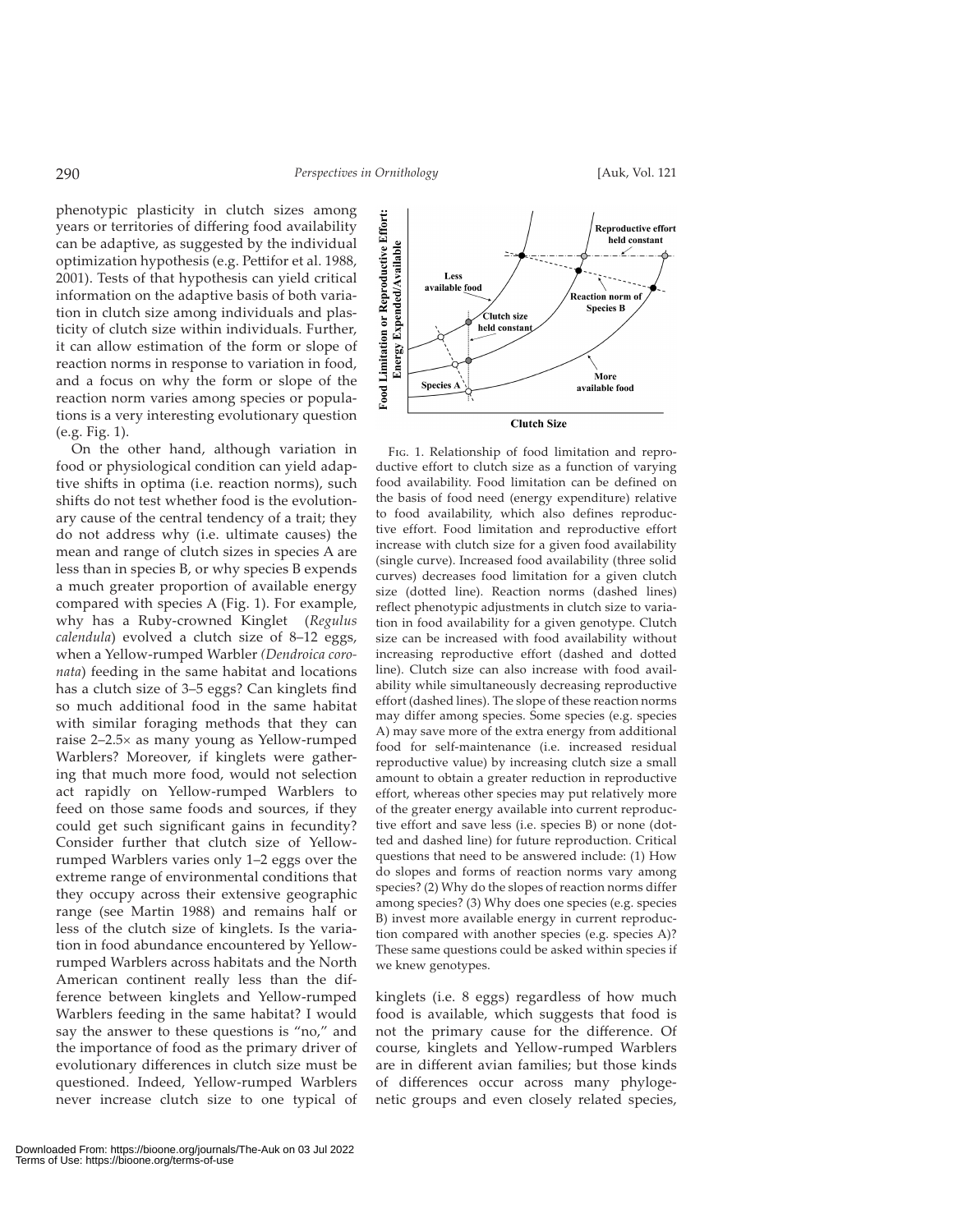emphasizing that evolution of clutch-size differences among phylogenetic lineages can not be easily explained by food (Martin 1988, 1995).

The inability of food availability to explain many inter-specific clutch-size differences is further supported by reproductive effort theory and the commonly observed inverse relationship between clutch size and adult survival across species (Sæther 1988; Martin 1995, 2002; Ghalambor and Martin 2001). Adult survival is thought to decrease with increasing reproductive effort, as reflected by increased clutch size (Williams 1966a, b; Hirshfield and Tinkle 1975; Reznick 1985; Roff 1992). Reproductive effort is defined as the proportion of available energy expended on reproduction. Available energy for small passerines with limited storage capacity is largely determined by food availability in the environment. Energy expenditure (as reflected by clutch size) can then increase with food (energy) availability without increasing reproductive effort (Fig. 1). Thus, fecundity can increase with food availability without decreasing adult survival (Hirshfield and Tinkle 1975, Rose and Charlesworth 1981, Lande 1982, Tuomi et al. 1983, Reznick 1985), or even yielding a positive relationship between clutch size and adult survival (e.g. Högstedt 1981, Smith 1981, Pettifor et al. 1988). Such results conflict with the observed inverse relationship between clutch size and survival (i.e. Sæther 1988, Martin 1995, Ghalambor and Martin 2001).

Those results make perfect sense in the context of selection for iteroparity from early mortality. Early mortality, as commonly faced by birds from nest predation (Ricklefs 1969; Martin 1992, 1993), favors strategies that increase chances of iteroparity (Murphy 1968, Hirshfield and Tinkle 1975, Law 1979, Michod 1979). Selection for increased iteroparity should favor increases in clutch size with food availability to levels that do not compromise survival and iteroparity opportunities (i.e. reaction norm slopes ≤0 in Fig. 1; see Hirshfield and Tinkle 1975, Michod 1979), yielding the common observations that fecundity increases with food availability without decreasing adult survival (see above). Yet, we are still left with the critical questions of why reaction norm slopes differ among species, and why species differ in the relative amount of available energy invested in fecundity for a given level of food availability (e.g. species B vs. species A along a single curve in Fig. 1).

#### Traditional Life-history Theory

An alternative perspective that may better explain observed patterns comes from traditional life-history theory (e.g. Murphy 1968, Hirshfield and Tinkle 1975, Law 1979, Michod 1979, Charlesworth 1980, Lande 1982). Assume that passerine species (I will restrict comments to passerines because additional complexities come into play when considering a broader range of taxa) have access to relatively similar amounts of food (i.e. a single curve in Fig. 1). Selection from other environmental factors can favor differential allocation of energy to reproductive effort (current reproductive value) versus maintenance (residual reproductive value) for similar energy availability (Williams 1966a, Murphy 1968, Hirshfield and Tinkle 1975, Law 1979, Michod 1979). For example, consider the very likely possibility that two species like kinglets and Yellowrumped Warblers that feed on similar food sources in the same habitat have access to similar levels of food. Some other source of environmental selection has potentially acted on kinglets to allocate relatively more energy to current reproduction (i.e. higher reproductive effort) and less to future reproduction. In contrast, selection has favored relatively greater allocation of resources to future reproduction and less to current reproduction in Yellow-rumped Warblers. Consequently, a future focus on alternative selection pressures that drive variation in allocation to current (i.e. reproductive effort) versus future reproduction might yield greater gains in understanding the evolution of life-history variation among species.

The idea that selection has favored the evolution of specific levels of reproductive effort can potentially explain the results of brood manipulation studies. Effort, as measured by doubly-labeled water, often is not strongly influenced by brood size or other manipulations (e.g. Bryant and Westerterp 1983; Moreno 1989; Moreno et al. 1995, 1999; Verhulst and Tinbergen 1997; but see Deerenberg et al. 1995). If selection favors evolution of a particular balance of current (e.g. parental effort) versus residual (survival) reproductive value (Williams 1966b), then adults should not exhibit a proximate response to manipulations and modify current effort to compromise residual reproductive value. Instead, parents should pass more of the costs on to their young. The more commonly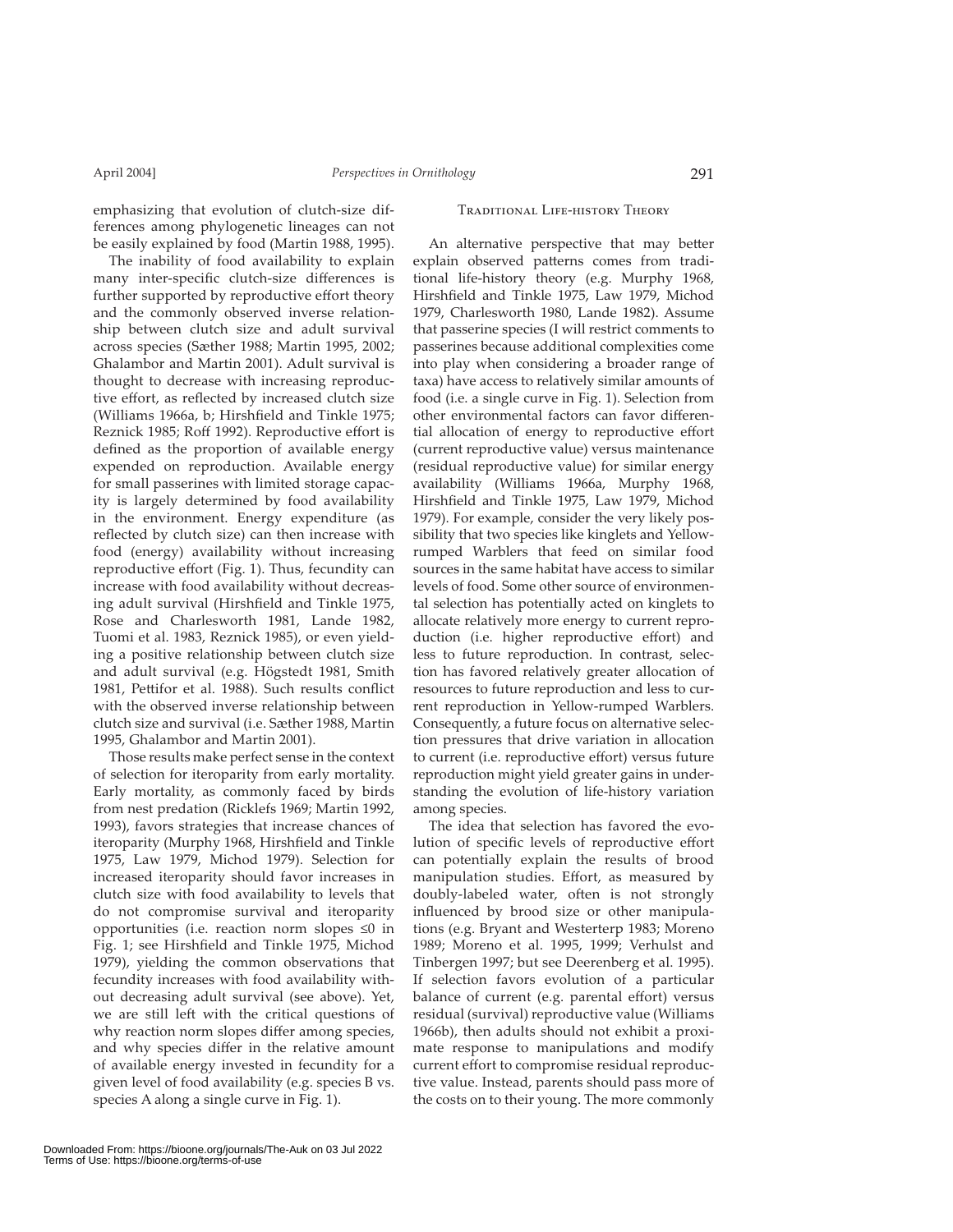TABLE 1. Examples of life-history variation among a suite of traits for two species along slow and fast gradients that are representative of the extremes of the gradient and two species that are closely related and of similar body mass.

|                                   | Extremes of the gradient          |                               |                                  | Emberizids of similar mass             |  |
|-----------------------------------|-----------------------------------|-------------------------------|----------------------------------|----------------------------------------|--|
| Species <sup>a</sup>              | (Fast)<br>Ruby-crowned<br>Kinglet | (Slow)<br>Northern<br>Fulmar  | (Fast)<br>Green-tailed<br>Towhee | (Slow)<br>Stripe-headed<br>Brush-Finch |  |
| Mass $(g)$                        | 5.7                               | 665                           | 30                               | 33                                     |  |
| Clutch size (number of eggs)      | 10                                |                               | 4                                | $\overline{2}$                         |  |
| Age of first reproduction (years) |                                   | $7 - 12$                      |                                  |                                        |  |
| Frequency of reproduction         | $3-4\times$ year <sup>-1</sup>    | $1 \times$ year <sup>-1</sup> | $4-7\times$ year <sup>-1</sup>   | $4-6\times$ year <sup>-1</sup>         |  |
| Adult mortality probability       | 0.72                              | 0.03                          | 0.46                             | 0.10                                   |  |
| Incubation period (d)             | 15                                | 48                            | 12                               | 16                                     |  |
| Parental care duration            | Short                             | Long                          | Short                            | Long                                   |  |

a Species: Ruby-crowned Kinglet (*Regulus calendula*), Northern Fulmar (*Fulmarus glacialis*), Green-tailed Towhee (*Pipilo chlorurus*), Stripe-headed Brush-Finch (*Buarremon torquatus*; note as a further extreme that *B. brunneinuncha* has a clutch size of 1 egg and an incubation period of 18 days).

observed increases in mortality or weight loss in young rather than increases in adult mortality with manipulations (e.g. Martin 1987, Linden and Møller 1989, Moreno et al. 1999) fit such predictions. In short, brood manipulations do not differentiate between birds being unable to raise more young or being "unwilling" to increase effort and risk of mortality because of evolved strategies.

Responses should vary along a gradient, such that species with high chances of survival and future reproduction should pass more costs on to their young than species with lower adult survival and chances of breeding again (Ghalambor and Martin 2001, Martin 2002). Thus, for example, we might expect a steeper reaction norm in species with high survival than in species with lower survival (e.g. species A vs. species B, respectively, in Fig. 1). A comparative brood manipulation study could provide a strong test of such possibilities; the extent of costs that parents accept themselves (reduced renesting probability or future clutch size, reduced adult survival) versus the costs that they pass on to their offspring (reduced growth rates, smaller fledging size, increased nestling mortality) could be examined with brood-size manipulations among related species with differing prospects of future reproduction (i.e. differing adult survival).

#### North-temperate Systems versus Geographic Variation in Life Histories

 Life histories are composed of a much broader suite of traits than simply clutch size and adult

survival, and those traits tend to covary along slow and fast gradients (Table 1; see Promislow and Harvey 1990; Martin 1995, 2002). Lifehistory variation can reflect allometric effects of mass (Sæther 1987, 1989) that explain some differences, but even closely related species of similar mass can show major differences along this slow and fast gradient (Table 1). Such differences are typical of north-temperate versus tropical and southern hemisphere locations (e.g. Tables 1 and 2).

Many of our existing perspectives and tests of life-history evolution are based on northtemperate systems (i.e. Lack 1948, 1954, 1968; Stearns 1976), which include <25% of the bird species of the world. Most species on earth live in the tropics and southern hemisphere. Southern hemisphere species commonly exhibit life-history traits similar to tropical species, and both differ from north-temperate species.

TABLE 2. Generalized description of life-history variation among a suite of traits along slow and fast gradients that also reflect differences between north-temperate versus southern (tropical and southern hemisphere) species. This represents a gradient and variation exists within each of these gradient ends.

|                             | Fast     | Slow     |
|-----------------------------|----------|----------|
| Clutch size                 | Large    | Small    |
| Egg mass                    | Smaller  | Larger   |
| Age of first reproduction   | Early    | Late     |
| Frequency of with-year      | Variable | Variable |
| reproduction                |          |          |
| Adult mortality probability | High     | Low      |
| Developmental rate          | Fast     | Slow     |
| Parental care duration      | Short    | Long     |
|                             |          |          |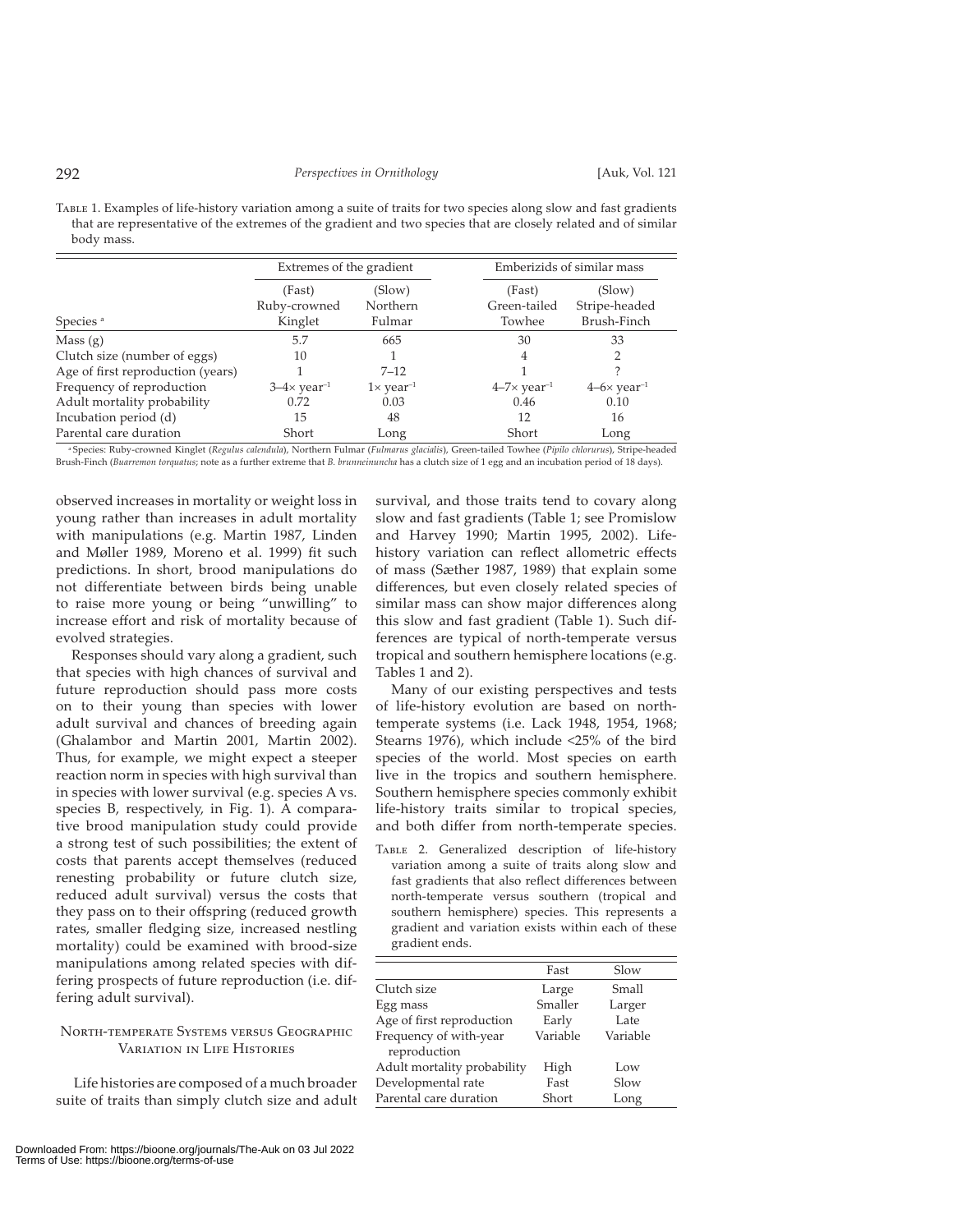For example, clutch size does not differ between equatorial and south-temperate Africa within 60% of species, although it increases for some (Moreau 1944). Those species that show increases in clutch size with latitude to the south show much smaller increases than in the north (Moreau 1944, Yom-Tov 1987, Yom-Tov et al. 1994, Martin 1996, Martin et al. 2000). Thus, life-history strategies of tropical and southern hemisphere birds differ markedly from northtemperate birds (Tables 1 and 2); that is, smaller clutch size, greater egg mass, greater adult survival, slower development, lower metabolism, and later age of first reproduction in southern species, even when compared with phylogenetically related northern species (Moreau 1944; Skutch 1949; Ricklefs 1976, 1992; Rowley and Russell 1991; König and Gwinner 1995; Martin et al. 2000; Ghalambor and Martin 2001; Martin 2002; Wikelski et al. 2003). Given that northtemperate species represent a minor proportion of the species of the world with life histories that deviate from the majority of species of the world, we need to ask: Are north-temperate species the appropriate models for understanding avian life-history evolution in general?

Use of north-temperate areas as a model for understanding life-history evolution is appropriate only if the relative influence of processes are the same as in the rest of the world. If not, then an understanding of the relative importance of processes in other regions is needed to better understand avian life-history evolution and to gain further insight into why north-temperate species are different. A return to the geographic focus of early investigators may advance our understanding of life-history evolution, because it removes focus from the minority group of northern species with one subset of life-history strategies and places it in a new context. For example, many coexisting species of tropical passerines have the same clutch size of two eggs. What is the likelihood that this incredible diversity of species encounter similar levels of food or nest predation to explain clutch size? The point becomes even clearer when considered in an elevational context: both food abundance and nest predation rates vary among elevations in the tropics (Janzen 1973, Skutch 1985, Janes 1994), yet clutch size remains at two for many species across elevations (Skutch 1954, 1981). Neither food nor nest predation can explain clutch sizes of many tropical species (Martin 1996, Martin et al. 2000). These quick examples suggest that two major explanations of life-history variation in north-temperate systems (i.e. food limitation and nest predation) cannot alone explain broad geographical life-history variation and emphasize that (1) north-temperate systems may not be appropriate general models and (2) other alternatives must be explored.

#### Clutch Size versus Other Life-history Traits

Examination of alternative hypotheses has been complicated by the common focus on clutch size (for which I am equally guilty). Clutch size is a major component of reproductive effort that confuses considerations of clutch size and survival relationships: Is high adult mortality an intrinsic cost of high reproductive effort, or is high reproductive effort favored by high extrinsic adult mortality? Because clutch size represents a major component of reproductive effort, which can influence adult mortality, those two alternatives become difficult to untangle. Yet, understanding those opposing causal pathways has important implications for understanding and examining evolution of variation in avian life histories.

One potential solution is to shift focus to other life-history traits (Martin 2002). As mentioned, many life-history traits (clutch size, egg mass, developmental rate, parental care behavior, age of first reproduction, adult survival) differ between southern and northern species (Tables 1 and 2). By focusing on traits that are influenced by, but represent a smaller proportion of, reproductive effort, we can reduce the extreme confounding between reproductive effort and survival seen with clutch size. In addition, we can remove some of our biases and focus on new questions and hypotheses. For example, why are developmental rates slower in the south? Why does incubation behavior and the role of males vary among species and geographic locations? Why is egg mass greater in the south? Why are numbers of feeding visits by parents so high in some southern species and so low in others? Feeding visits can be negatively related to nest-predation risk (Martin et al. 2000), whereas nestling growth rates can be positively related to it (Bosque and Bosque 1995, Remeš and Martin 2002). How can growth rates increase when parents feed less often?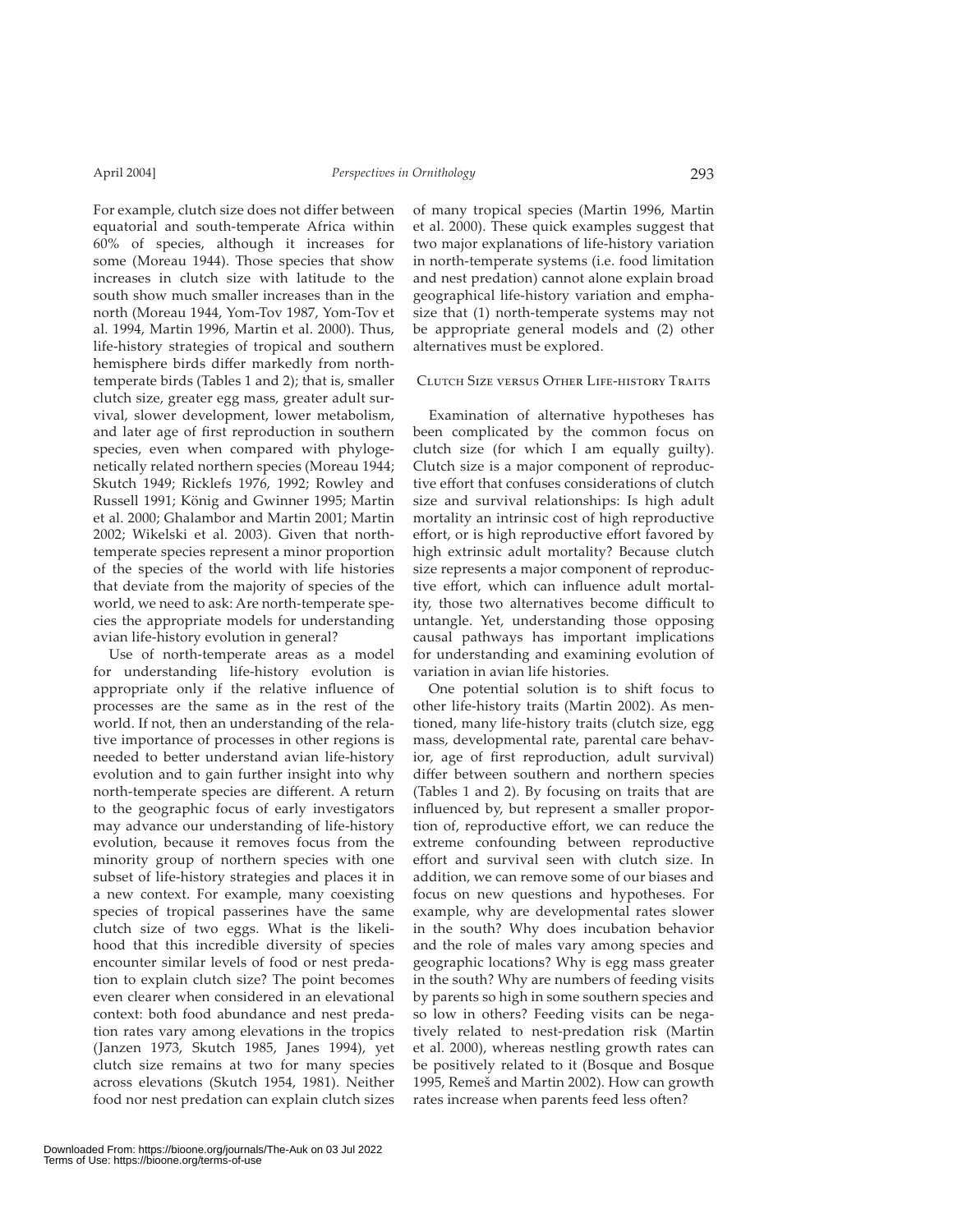

F1G. 2. Hypothesized relationships among selected life-history traits related to incubation, environmental selection pressures, and proximate mechanisms of variation in trait expression. Environmental sources of selection are in italic. Hypothesized direction of relationships are reflected by "+" and "–", where "+" reflects positive covariation and "–" reflects an inverse relationship.

Most traits interact to influence each other through trade-offs. Taking a broad life-history approach to understanding trait variation may provide important insights into understanding trait evolution in different fields of investigation (Figs. 2 and 3). For example, evolutionary developmental biology is a major field of investigation (Hall 1992, Gilbert 2001), and causes of the evolution of differing development rates and strategies remains an open question. Studies of developmental rates have demonstrated important physiological constraints and trade-offs (Ricklefs 1968, Starck and Ricklefs 1998, West et al. 2001; see Gilbert 2001). Slower development during incubation (Fig. 2) may allow enhanced development of the immune system (Ricklefs 1992, 1993; Brommer 2004) or morphological components that influence locomotor performance and predation vulnerability (Billerbeck et al. 2001, Lankford et al. 2001, Shine and Olsson 2003). As a result, selection from parasites may influence development of the immune system (e.g. Ricklefs 1992), whereas variation from predation risk may influence differential development of locomotor modules that affect escape prospects (Dial 2003a, b). Resulting trade-offs then influence development rates and strategies (Figs. 2 and 3).

Trade-offs among internal components are not the only influence on developmental rates. Parental care behavior, such as incubation behavior, may also play a major role in creating variation in developmental rates and periods (Martin 2002). Incubation behavior may shift proximately with variation in food and ambient temperature (White and Kinney 1974, Haftorn 1983, Weathers and Sullivan 1989, Sanz 1996). Yet species may evolve different levels of incubation effort independent of food and temperature (Martin 2002), and variation in incubation effort has important implications for development. If slower development results from cooler embryo temperatures because of lower parental effort (Martin 2002), then locomotor performance or immune function may not be enhanced by the slower development. In other words, slow development in tropical regions may be an unavoidable consequence of selection favoring reduced parental effort, rather than an adaptive offspring trait. By considering the complex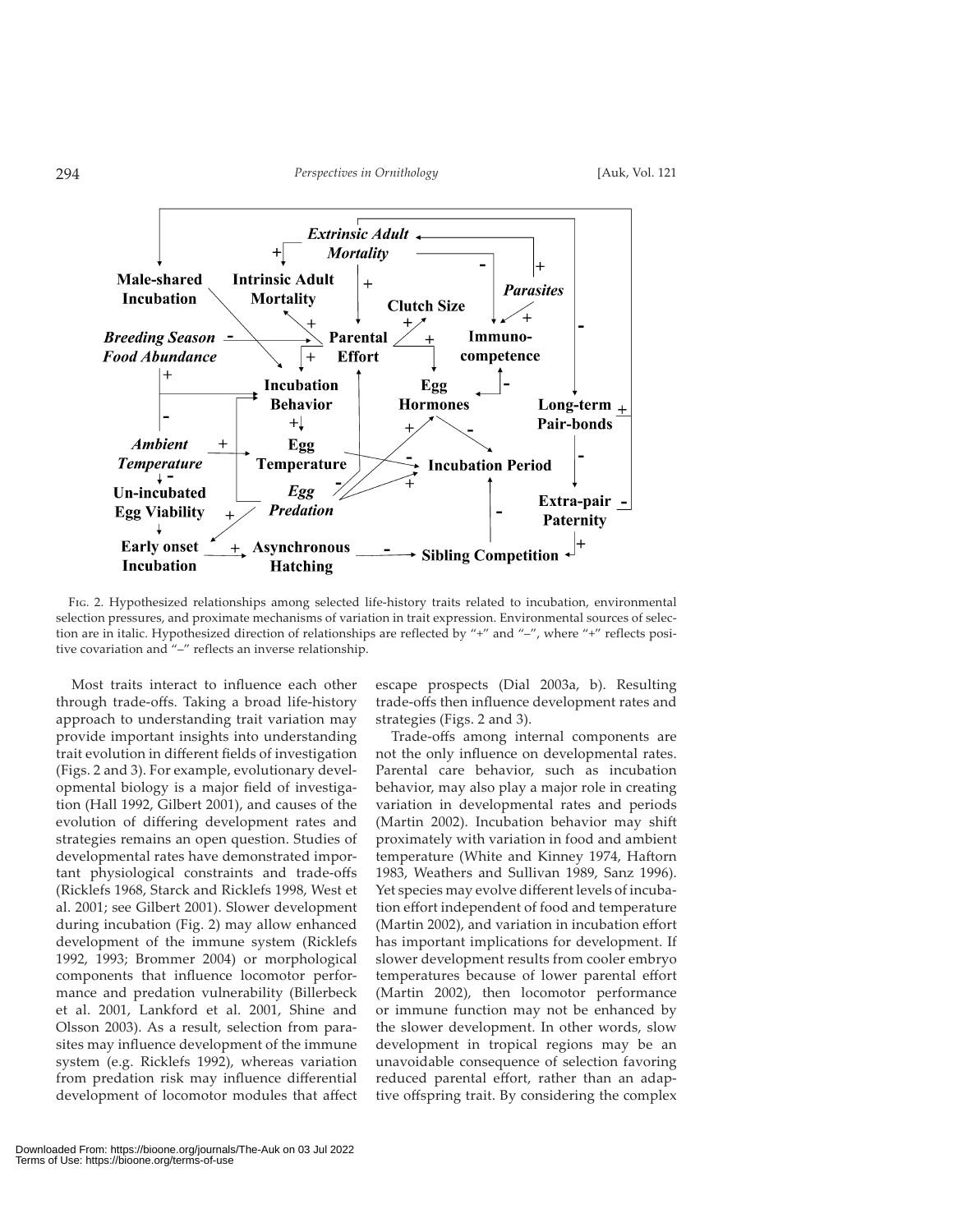

F1G. 3. Hypothesized relationships among selected life-history traits related to the nestling period, environmental selection pressures, and proximate mechanisms of variation in trait expression. Environmental sources of selection are in italic. Hypothesized direction of relationships are reflected by "+" and "–", where "+" reflects positive covariation and "–" reflects an inverse relationship.

linkages that may occur among diverse traits of broad life-history strategies (Figs. 2 and 3), we can bring new perspectives to understanding their variation.

Flight is another example of the kinds of complex linkages that may occur. Flight is thought to reduce risk of predation mortality, which may explain why flying organisms have delayed onset of senescence, even though they have increased metabolic rate (Williams 1957, Partridge and Barton 1993, Holmes and Austad 1995). Genome size also is argued to decrease in better flyers (Tiersch and Wachtel 1991, Hughes and Hughes 1995; but see Waltari and Edwards 2002); and genome size has been possibly linked to longevity (Monaghan and Metcalfe 2000; but see Morand and Ricklefs 2001), development time (Olmo et al. 1989, Morand and Ricklefs 2001), and metabolic rate (Vinogradov 1997). Development time is related to adult mortality (Ricklefs 1993, Martin 2002), and adult mortality (and senescence) is linked to fecundity (Sæther 1988; Martin 1995, 2002; Ghalambor and Martin 2001), and both vary with latitude (Martin 2002). Recognizing and exploring this complex array of linkages (Figs. 2 and 3) can yield new

hypotheses and insights into the mechanisms and causes of life-history variation.

Social behavior is another major field of investigation (Rubenstein and Wrangham 1986, Ligon 1999) that could be an integrated component of life-history strategies. For example, low adult mortality may favor cooperative breeding (Fig. 3) in combination with other ecological constraints and perhaps by also influencing age of first reproduction (Arnold and Owens 1999, Hatchwell and Komdeur 2000; but see Cockburn 2003). Variation in adult mortality could also influence duration of pair bonds, because increased adult mortality increases the probability of needing to find a new mate (see Sæther 1986, Choudhury 1995). Strength and duration of pair bonds may also influence the extent that males share incubation, which varies extensively among species and remains poorly understood (Skutch 1957, Lack 1968, Bart and Tornes 1989, Kleindorfer et al. 1995, Kleindorfer and Hoi 1997). Differences in pair bond duration and parental care contributions of males might be associated with sperm competition or extrapair paternity (e.g. see Møller and Cuervo 2000). Extrapair paternity, in turn, might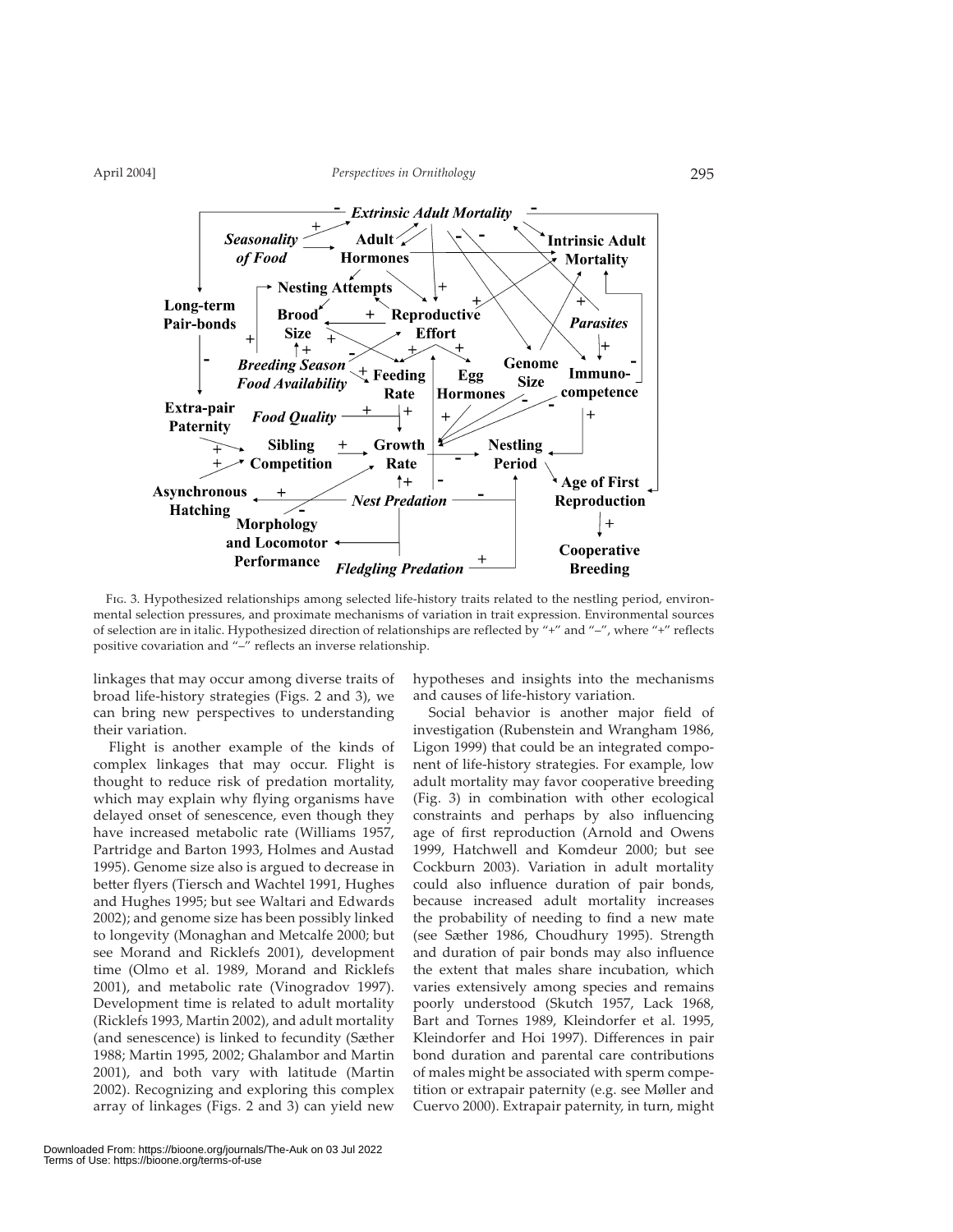influence sibling competition and development rates (Ricklefs 1993, Royle et al. 1999, Lloyd and Martin 2003). In short, integration of a broad suite of phenotypic traits into a life-history framework (Figs. 2 and 3) may yield important new insights into individual traits and highlight alternative hypotheses for investigation.

#### Age-specific Mortality

Ornithologists have focused on the idea that food drives reproductive effort, which drives adult mortality. However, many lifehistory models and theory (Murphy 1968, Schaffer 1974, Hirshfield and Tinkle 1975, Law 1979, Michod 1979) argue that selection from age-specific mortality can drive evolution of reproductive effort, rather than the converse. Furthermore, a number of empirical studies in taxa other than birds have verified this theory that age-specific mortality can drive life-history evolution (e.g. Reznick and Bryga 1987; Reznick et al. 1990, 1996; Crowl and Covich 1990; Roff 1992). Do we really believe that birds are different from other taxa? I do not, and many of the relationships discussed above could potentially be explained by age-specific mortality. I believe that a focus on age-specific mortality as drivers of avian life-history evolution (e.g. Figs. 2 and 3) could move the field forward.

Nearly a decade ago, I found that one component of age-specific mortality (i.e. nest predation) explained significant amounts of north-temperate life histories (Martin 1995). However, the value of conducting broad examinations of geographic variation in life histories was later emphasized to me: I realized that nest predation could not explain broad latitudinal variation in lifehistory traits (Martin 1996, 2002; Martin et al. 2000). Application of standardized field protocols to test ideas across broad geographic areas provides rigorous examination of their generality. I believe that life-history theory focused on age-specific mortality, together with broad studies of geographic variation in avian life histories, holds great promise for improving our understanding of avian life-history variation.

Variation in extrinsic adult mortality can drive variation in reproductive effort (Murphy 1968; Hirshfield and Tinkle 1975; Law 1979; Michod 1979; Reznick and Bryga 1987; Crowl and Covich 1990; Reznick et al. 1990, 1996). In particular, high adult mortality can favor increased reproductive effort, even with costs of reproduction on survival, to increase chances of producing more offspring before mortality occurs. Note that reproductive effort can cause intrinsic mortality through the cost of reproduction (e.g. Williams 1966a, b; Roff 1992), although extrinsic mortality may also influence intrinsic mortality (see Fig. 2) through effects on senescence (Medawar 1952; Williams 1957, 1966a, b; Rose 1991; Holmes and Austad 1995). The extent to which intrinsic mortality approaches or exceeds extrinsic mortality may be influenced by the extent and variability of juvenile (nest) mortality (Fig. 2). High and variable nest mortality will increase the benefits of iteroparity, because increased number of reproductive attempts can increase chances of reproducing during a more favorable period (Murphy 1968, Hirshfield and Tinkle 1975, Law 1979, Michod 1979). Consequently, high and variable nest mortality can favor a level of reproductive effort where intrinsic adult mortality does not exceed extrinsic adult mortality to thereby enhance residual reproductive value. In contrast, either low or constant juvenile mortality or both can favor increased reproductive effort, where intrinsic adult mortality exceeds extrinsic adult mortality such that residual reproductive value is sacrificed for current reproduction. Both responses, however, are also influenced by the relative levels and variability of extrinsic adult mortality. The interplay between adult and juvenile mortality on iteroparity was emphasized in Charnov and Schaffer's (1973) resolution to Cole's (1954) paradox and was developed further in later life-history models (e.g. Schaffer 1974, Law 1979, Michod 1979).

Those ideas and models are relevant to birds, because extrinsic sources of both adult and juvenile mortality can be expected to vary among species and geographic regions. For example, birds that breed in north-temperate zones have two options for winter: to overwinter in the north where cold temperatures increase energy demands when food abundance is quite low or to migrate to the south and face the high mortality risks of moving long distances through unknown and sometimes inhospitable habitats. The potential mortality consequences of migration were emphasized by the long-term studies of Sillett and Holmes (2002), who found that most adult mortality occurred during migration. In contrast, tropical and southern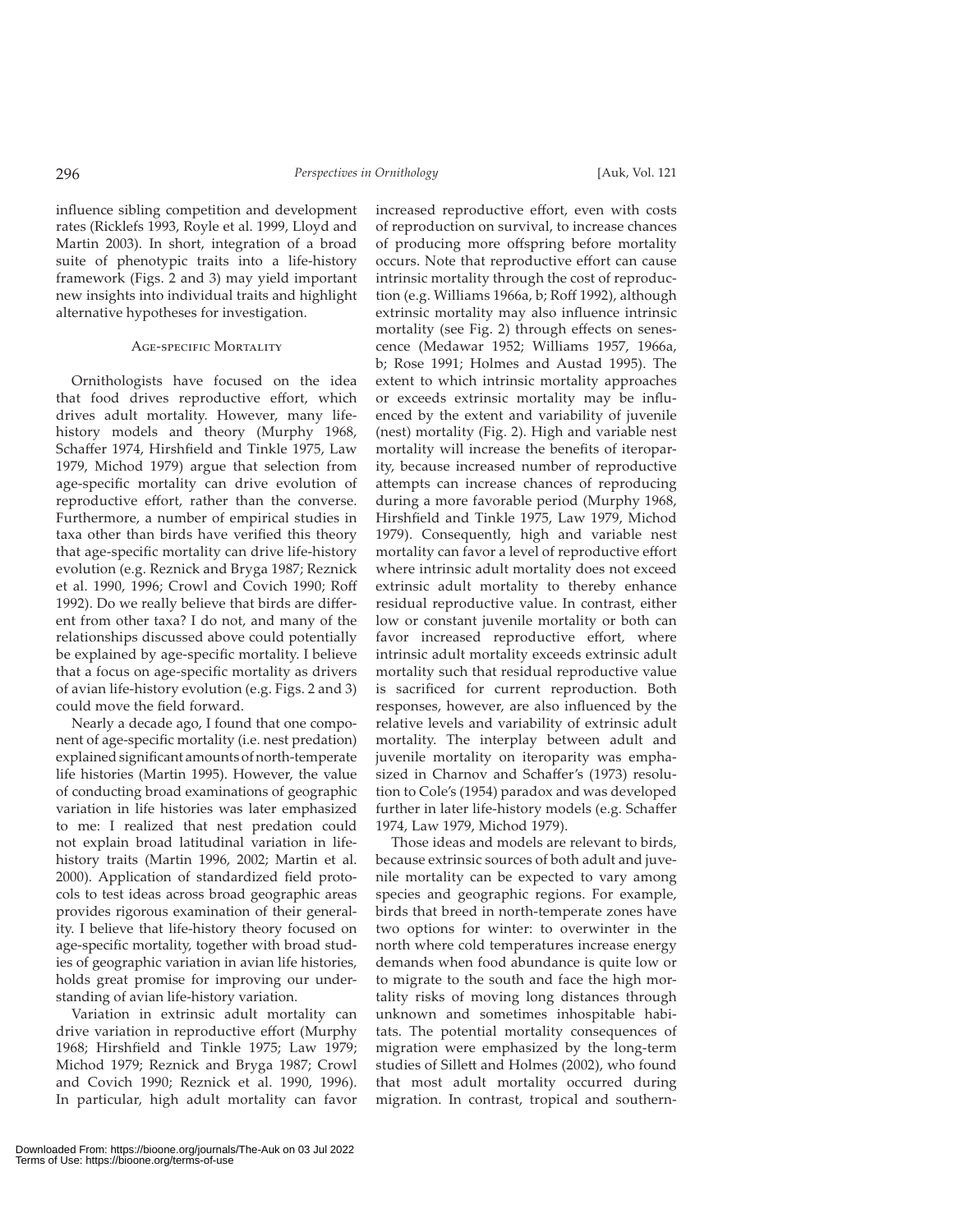hemisphere species have sufficient food and sufficiently moderate temperatures to allow permanent residency and familiarity with food sources and refuges so as to minimize mortality risks (see Rowley and Russell 1991). These points are highlighted in comparisons of nonbreeding birds in northern systems with breeding birds in southern systems; adult survival probability for nonbreeding (recently widowed) males of two tit species (*Parus* spp.) are slightly increased over breeding individuals, which suggests a cost of reproduction (see Ekman and Askenmo 1986), but the survival rate of those nonbreeding individuals is still less than typical territorial, breeding birds in the south (e.g. see Sandercock et al. 2000, Martin 2002). The lower survival of nonbreeding northern birds compared with breeding southern birds clearly indicates that breeding costs are not the major cause of latitudinal differences in adult survival and that extrinsic costs are more important. Those latitudinal differences in extrinsic adult mortality could then serve as major drivers of latitudinal variation in life histories, although again tempered by variation in nest mortality (Martin 2002; see Figs. 2 and 3).

For example, clutch size varied with nest predation within regions, but not between northern and southern latitudes (Martin et al. 2000). That could reflect the interplay of adult and nest mortality: lower extrinsic adult mortality in southern locations could favor lower reproductive effort in general (smaller clutch sizes, reduced incubation attentiveness) compared with northern locations, but variation in nest predation among species within each latitude can yield adjustments to those broader differences (Fig. 4). At the same time, recall the earlier discussion that nest predation does not explain clutch size variation among elevations within the tropics. The result may reflect tradeoffs and interaction of additional traits. In particular, low adult mortality may favor reduced effort to enhance between-season iteroparity, whereas nest predation may favor increased within-season iteroparity (numbers of broods and nesting attempts; see Martin 1995), which may be particularly important in tropical locations. The latter point serves to emphasize the potential interplay of a broad suite of interactive phenotypic traits that may respond to variation in age-specific mortality and trade-offs with each other (Figs. 2 and 3).



F1G. 4. A hypothesis of the major environmental influences on latitudinal variation in life histories. A decrease in adult mortality in southern latitudes compared with the north favors generally reduced reproductive effort. Variation in nest predation among species and nest sites favors variation within latitudes; lower nest mortality favors increased reproductive effort for a given level of adult mortality. Variation in food allows adjustments (i.e. reaction norms; see Fig. 1), particularly within species. All three factors can work at all levels (e.g. nest predation can contribute to differences among latitudes), but the primary effects are indicated by arrowed bars.

We have a broad array of ultimate and proximate mechanistic hypotheses (e.g. Figs. 2 and 3) available for testing to identify new linkages and insights into avian life-history variation in the future. Moreover, life-history traits are critical components of fitness. Thus, study of lifehistory evolution is arguably essential to understanding evolution of phenotypic expression in general. Avian life-history theory has had an eminent past. A future that moves to examining alternative hypotheses, suites of traits and their inter-linkages, and geographic locations beyond north-temperate systems holds the bright potential of a leading role for birds in further advancing life-history theory and understanding.

#### **ACKNOWLEDGMENTS**

I am grateful to J. J. Fontaine and P. Lloyd for helpful comments on this manuscript. I gratefully acknowledge the funding support of NSF (DEB-9981527, INT-9906030) for my geographic life-history work.

#### Literature Cited

ARNOLD, K. E., AND I. P. F. OWENS. 1999. Cooperative breeding in birds: The role of ecology. Behavioral Ecology 10:465–471.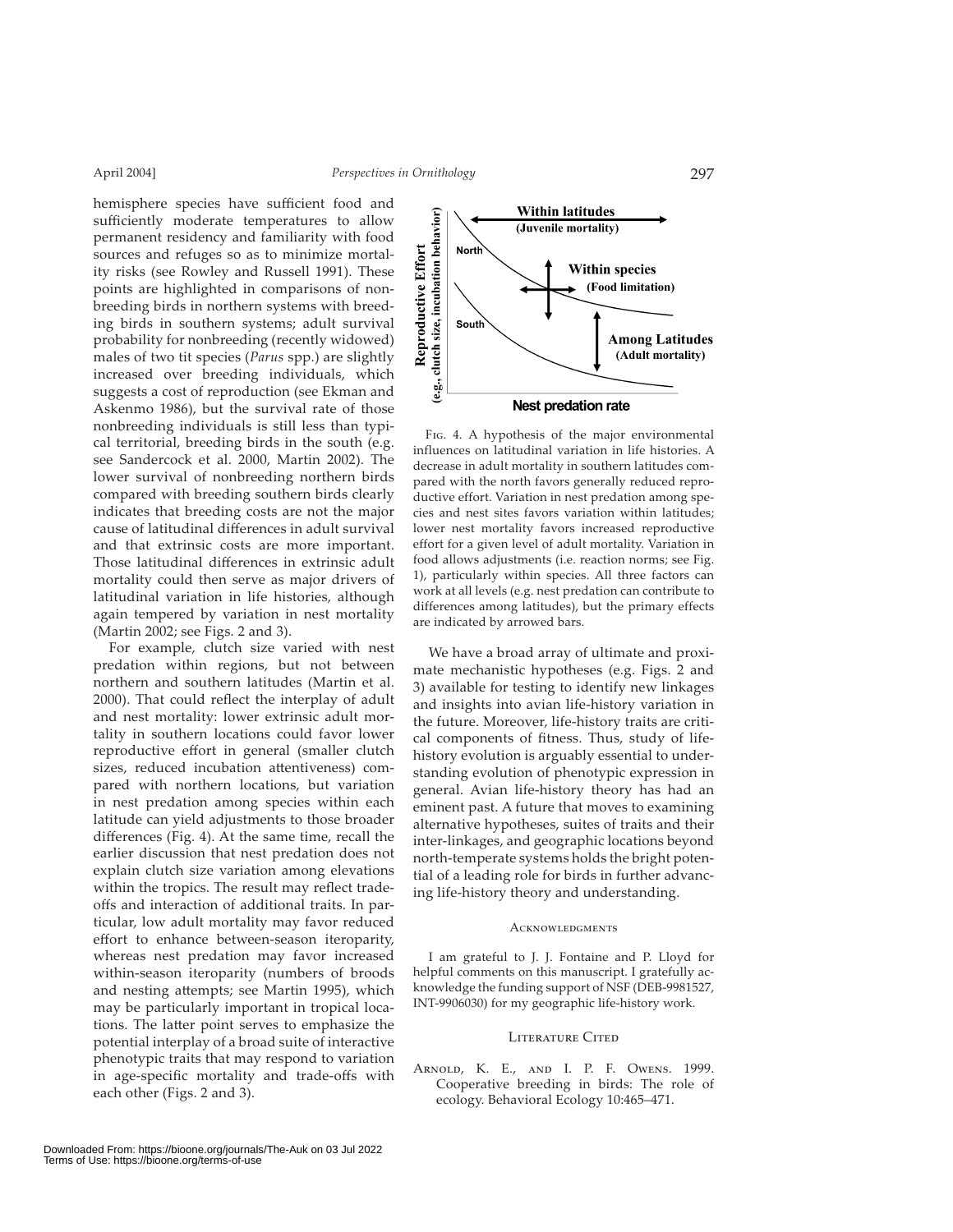- BART, J., AND A. TORNES. 1989. Importance of monogamous male birds in determining reproductive success. Behavioral Ecology and Sociobiology 24:109–116.
- Billerbeck, J. M., T. E. Lankford, Jr., and D. O. CONOVER. 2001. Evolution of intrinsic growth and energy acquisition rates. I. Trade-offs with swimming performance in *Menidia menidia*. Evolution 55:1863–1872.
- BOSQUE, C., AND M. T. BOSQUE. 1995. Nest predation as a selective factor in the evolution of developmental rates in altricial birds. American Naturalist 145:234–260.
- BROMMER, J. E. 2004. Immunocompetence and its costs during development: An experimental study in Blue Tit nestlings. Proceedings of the Royal Society of London, Series B (Supplement) 271:S110–S113.
- Bryant, D. M., and K. R. Westerp. 1983. Time and energy limits to brood size in House Martins *Delichon urbica*. Journal of Animal Ecology 52: 905–925.
- CHARLESWORTH, B. 1980. Evolution in Age-structured Populations. Cambridge University Press, Cambridge, United Kingdom.
- CHARNOV, E. L., AND W. M. SCHAFFER. 1973. Life history consequences of natural selection: Cole's result revisited. American Naturalist 107:791–793.
- C
, S. 1995. Divorce in birds: A review of the hypotheses. Animal Behaviour 50:413–429.
- Cocквикм, A. 2003. Cooperative breeding in oscine passerines: Does sociality inhibit speciation? Proceedings of the Royal Society of London, Series B 270:2207–2214.
- COLE, L. C. 1954. The population consequences of life history phenomena. Quarterly Review of Biology 29:103–137.
- Crowl, T. A., and A. P. Covich. 1990. Predatorinduced life-history shifts in a freshwater snail. Science 247:949–951.
- Deerenberg, C., I. Pen, C. Dijkstra, B.-J. Arkies, G. H. Visser, and S. Daan. 1995. Parental energy expenditure in relation to manipulated brood size in the European Kestrel *Falco tinnunculus*. Zoology (Jena) 99:39–48.
- D1AL, K. P. 2003a. Wing-assisted incline running and the evolution of flight. Science 299: 402–404.
- DIAL, K. P. 2003b. Evolution of avian locomotion: Correlates of flight style, locomotor modules, nesting biology, body size, development, and the origin of flapping flight. Auk 120:1-12.
- EKMAN, J., AND C. ASKENMO. 1986. Reproductive cost, age-specific survival and a comparison of the reproductive strategy in two European tits (genus *Parus*). Evolution 40:159–168.

Ghalambor, C. K., and T. E. Martin. 2001.

Fecundity-survival trade-offs and parental risk-taking in birds. Science 292:494–497.

- G1LBERT, S. F. 2001. Ecological developmental biology: Developmental biology meets the real world. Developmental Biology 233:1–12.
- Harrorn, S. 1983. Egg temperature during incubation in the Great Tit *Parus major*, in relation to ambient temperature, time of day, and other factors. Fauna Norvegica, Series C 6:22–38.
- HALL, B. K. 1992. Evolutionary Developmental Biology. Chapman and Hall, London.
- Hatchwell, B. J., and J. Komdeur. 2000. Ecological constraints, life history traits, and the evolution of cooperative breeding. Animal Behaviour 59: 1079–1086.
- Hirshfield, M. F., and D. Tinkle. 1975. Natural selection and the evolution of reproductive effort. Proceedings of the National Academy of Sciences USA 72:2227–2231.
- Högstedt, G. 1981. Should there be a positive or negative correlation between survival of adults in a bird population and their clutch size? American Naturalist 118:568–571.
- Holmes, D. J., and S. N. Austad. 1995. The evolution of avian senescence patterns: Implications for understanding primary aging processes. American Zoologist 35:307–317.
- HUGHES, A. L., AND M. K. HUGHES. 1995. Small genomes for better flyers. Nature 377:391.
- JANES, S. W. 1994. Variation in the species composition and mean body size of an avian foliagegleaning guild along an elevational gradient: Correlation with arthropod body size. Oecologia 98:369–378.
- JANZEN, D. 1973. Sweep samples of tropical foliage insects: Effects of seasons, vegetation types, elevation, time of day, and insularity. Ecology 54:687–708.
- Kleindorfer, S., B. Fessl, and H. Hoi. 1995. More is not always better: Male incubation in two *Acrocephalus* warblers. Behaviour 132:607–625.
- Kleindorfer, S., and H. Hoi. 1997. Nest predation avoidance: An alternative explanation for male incubation in *Acrocephalus melanopogon*. Ethology 103:619–631.
- König, S., and E. Gwinner. 1995. Frequency and timing of successive broods in captive African and European stonechats *Saxicola torquata axillaris* and *S. t. rubicola*. Journal of Avian Biology 26:247–254.
- LACK, D. 1948. The significance of clutch size. Part 3. Some interspecific comparisons. Ibis 90:25-45.
- LACK, D. 1954. The Natural Regulation of Animal Numbers. Clarendon Press, Oxford.
- LACK, D. 1968. Ecological Adaptations for Breeding in Birds. Methuen, London.
- LANDE, R. 1982. A quantitative genetic theory of life history evolution. Ecology 63:607– 615.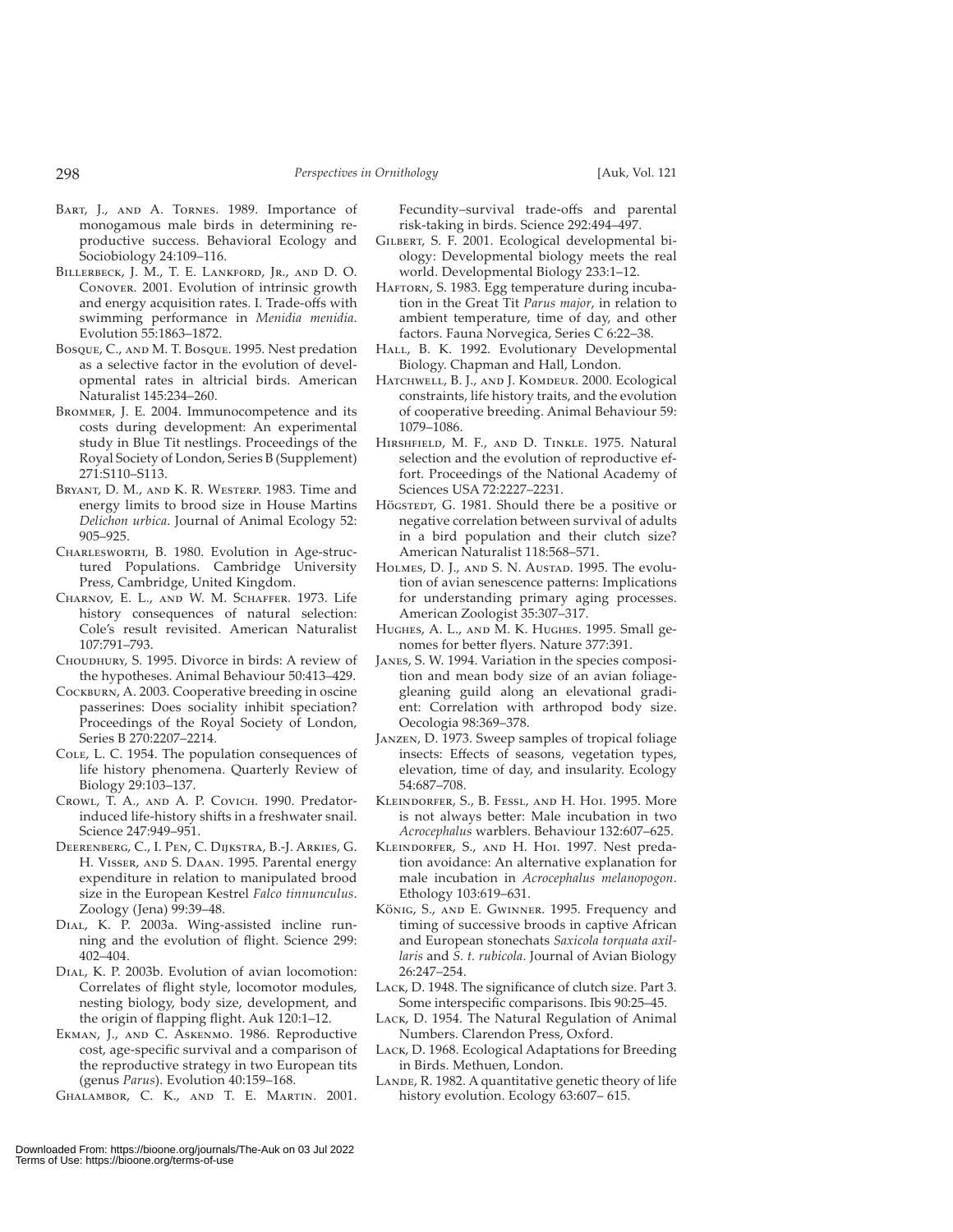- Lankford, T. E., Jr., J. M. Billerbeck, and D. O. CONOVER. 2001. Evolution of intrinsic growth and energy acquisition rates. II. Trade-offs with vulnerability to predation in *Menidia menidia*. Evolution 55:1873–1881.
- LAW, R. 1979. Optimal life histories under agespecific predation. American Naturalist 114: 399–417.
- LIGON, J. D. 1999. The Evolution of Avian Breeding Systems. Oxford University Press, New York.
- Linden, M., and A. P. Møller. 1989. Cost of reproduction and covariation of life history traits in birds. Trends in Ecology and Evolution 4: 367–371.
- Lloyd, J., and T. E. Martin. 2003. Sibling competition and pre-natal development in birds. Proceedings of the Royal Society of London, Series B 270:735–740.
- MARTIN, T. E. 1987. Food as a limit on breeding birds: A life-history perspective. Annual Review of Ecology and Systematics 18:453–487.
- MARTIN, T. E. 1988. Nest placement: Implications for selected life history traits, with special reference to clutch size. American Naturalist 132: 900–910.
- Martın, T. E. 1992. Breeding productivity considerations: What are the appropriate habitat features for management? Pages 455–473 *in* Ecology and Conservation of Neotropical Migrants (J. M. Hagan III and D. W. Johnston,<br>Eds.). Smithsonian Institution Press. Eds.). Smithsonian Institution Press, Washington, D.C.
- Marrın, T. E. 1993. Nest predation among vegetation layers and habitat types: Revising the dogmas. American Naturalist 141:897–913.
- M -, T. E. 1995. Avian life history evolution in relation to nest sites, nest predation, and food. Ecological Monographs 65:101–127.
- Marrın, T. E. 1996. Life history evolution in tropical and south temperate birds: What do we really know? Journal of Avian Biology 27: 263–272.
- M -, T. E. 2002. A new view for avian life history evolution tested on an incubation paradox. Proceedings of the Royal Society of London, Series B 269:309–316.
- Martin, T. E., P. R. Martin, C. R. Olson, B. J. Heidinger, and J. J. Fontaine. 2000. Parental care and clutch sizes in North and South American birds. Science 287:1482–1485.
- MEDAWAR, P. B. 1952. An Unsolved Problem of Biology. H. K. Lewis and Co. Ltd., London.
- Мıснор, R. E. 1979. Evolution of life histories in response to age-specific mortality factors. American Naturalist 113:531–550.
- Møller, A. P., and J. J. Cuervo. 2000. The evolution of paternity and paternal care in birds. Behavioral Ecology 11:472–485.
- Monaghan, P., and N. B. Metcalfe. 2000. Genome size and longevity. Trends in Genetics 16: 331–332.
- Morand, S., and R. E. Ricklefs. 2001. Genome size, longevity, and development time in birds. Trends in Genetics 17:567–568.
- MOREAU, R. E. 1944. Clutch size: A comparative study, with reference to African birds. Ibis 86: 286–347.
- MORENO, J. 1989. Variation in daily energy expenditure in nesting Northern Wheatears (*Oenanthe oenanthe*). Auk 106:18–25.
- Moreno, J., R. J. Cowie, J. J. Sanz, and R. S. R. WILLIAMS. 1995. Differential response by males and females to brood manipulations in the Pied Flycatcher: Energy expenditure and nestling diet. Journal of Animal Ecology 64: 721–732.
- Moreno, J., S. Merino, J. Potti, A. de León, and R. RODRÍQUEZ. 1999. Maternal energy expenditure does not change with flight costs or food availability in the Pied Flycatcher (*Ficedula hypoleuca*): Costs and benefits for nestlings. Behavioral Ecology and Sociobiology 46:244–251.
- MURPHY, G. I. 1968. Pattern in life history and the environment. American Naturalist 102: 391–403.
- Olmo, E., T. Capriglione, and G. Odierna. 1989. Genome size evolution in vertebrates: Trends and constraints. Comparative Biochemistry and Physiology 92B:447–453.
- Partridge, L., and N. H. Barton. 1993. Optimality, mutation and the evolution of aging. Nature 362:305–311.
- Partridge, L., and P. H. Harvey. 1988. The ecological context of life history evolution. Science 241:1449–1455.
- Pettifor, R. A., C. M. Perrins, and R. H. McCleery. 1988. Individual optimization of clutch size in Great Tits. Nature 336:360–362.
- Pettifor, R. A., C. M. Perrins, and R. H. McCLEERY. 2001. The individual optimization of fitness: Variation in reproductive output, including clutch size, mean nestling mass and offspring recruitment, in manipulated broods of Great Tits *Parus major*. Journal of Animal Ecology 70:62–69.
- Promislow, D. E. L., and P. H. Harvey. 1990. Living fast and dying young: A comparative analysis of life-history variation among mammals. Journal of Zoology (London) 220:417–437.
- Remeš, V., and T. E. Martin. 2002. Environmental influences on the evolution of growth and developmental rates in passerines. Evolution 56: 2505–2518.
- Reznick, D. 1985. Costs of reproduction: An evaluation of the empirical evidence. Oikos 44:257–267.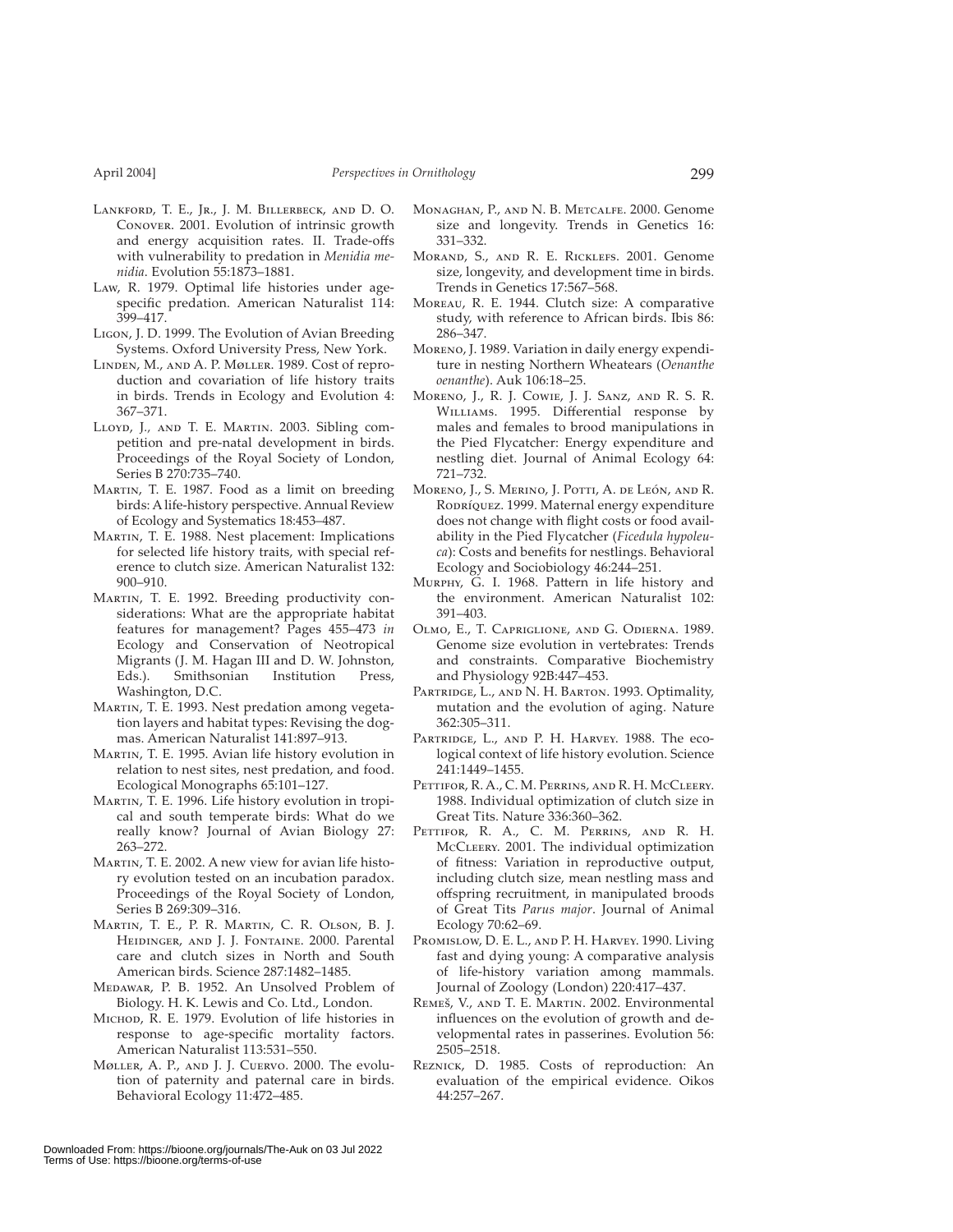- Reznick, D. A., and H. Bryga. 1987. Life-history evolution in guppies (*Poecilia reticulata*): 1. Phenotypic and genetic changes in an introduction experiment. Evolution 41:1370– 1385.
- Reznick, D. A., H. Bryga, and J. A. Endler. 1990. Experimentally induced life-history evolution in a natural population. Nature 346:357–359.
- Reznick, D. A., M. J. Butler IV, F. H. Rodd, and P. Ross. 1996. Life-history evolution in guppies (*Poecilia reticulata*) 6. Differential mortality as a mechanism for natural selection. Evolution 50:1651–1660.
- RICKLEFS, R. E. 1968. Patterns of growth in birds. Ibis 110:419–451.
- RICKLEFS, R. E. 1969. An analysis of nesting mortality in birds. Smithsonian Contributions in Zoology, no. 9.
- RICKLEFS, R. E. 1976. Growth rates of birds in the humid New World tropics. Ibis 118:179– 207.
- Rıcklers, R. E. 1992. Embryonic development period and the prevalence of avian blood parasites. Proceedings of the National Academy of Sciences USA 89:4722–4725.
- RICKLEFS, R. E. 1993. Sibling competition, hatching asynchrony, incubation period, and lifespan in altricial birds. Current Ornithology 11: 199–276.
- ROFF, D. A. 1992. The Evolution of Life Histories. Chapman and Hall Publishers, London.
- ROSE, M. R. 1991. Evolutionary Biology of Aging. Oxford University Press, New York.
- Rose, M. R., and B. Charlesworth. 1981. Genetics of life history in *Drosophila melanogaster*, I. Sib analysis of adult females. Genetics 97:173–186.
- Royle, N. J., I. R. Hartley, I. P. F. Owens, and G. A. PARKER. 1999. Sibling competition and the evolution of growth rates in birds. Proceedings of the Royal Society of London, Series B 266: 923–932.
- ROWLEY, I., AND E. RUSSELL. 1991. Demography of passerines in the temperate southern hemisphere. Pages 22–44 *in* Bird Population Studies: Relevance to Conservation and Management (C. M. Perrins, J.-D. Lebreton, and G. J. M. Hirons, Eds.). Oxford University Press, New York.
- Rubenstein, D. I., and R. W. Wrangham. 1986. Ecological Aspects of Social Evolution. Princeton University Press, Princeton, New Jersey.
- Sæтнєк, B.-E. 1986. Life history correlates of promiscuous mating systems: When to be a good father. Oikos 47:125–127.
- Sæтнєк, B.-E. 1987. The influence of body weight on the covariation between reproductive traits in European birds. Oikos 48:79–88.
- S $\kappa$ тн $\kappa$ , B.-E. 1988. Pattern of covariation between life-history traits of European birds. Nature 331:616–617.
- S& , B.-E. 1989. Survival rates in relation to body weight in European birds. Ornis Scandinavica 20:13–21.
- Sandercock, B. K., S. R. Beissinger, S. H. Stoleson, R. R. Melland, and C. R. Hughes. 2000. Survival rates of a Neotropical parrot: Implications for latitudinal comparisons of avian demography. Ecology 81:1351–1370.
- SANZ, J. J. 1996. Effect of food availability on incubation period in the Pied Flycatcher (*Ficedula hypoleuca*). Auk 113:249–253.
- SCHAFFER, W. M. 1974. Optimal reproductive effort in fluctuating environments. American Naturalist 108:783–790.
- Shine, R., and M. Olsson. 2003. When to be born? Prolonged pregnancy or incubation enhances locomotor performance in neonatal lizards (Scincidae). Journal of Evolutionary Biology 16:823–832.
- Sillett, T. S., and R. T. Holmes. 2002. Variation in survivorship of a migratory songbird throughout its annual cycle. Journal of Animal Ecology 71:296–308.
- Sкитсн, A. F. 1949. Do tropical birds rear as many young as they can nourish? Ibis 91:430– 455.
- Sкитсн, A. F. 1954. Life histories of Central American birds. Pacific Coast Avifauna, no. 31.
- Sкитсн, A. F. 1957. The incubation patterns of birds. Ibis 99:69–93.
- Sкитсн, A. F. 1981. New studies of tropical American birds. Publications of the Nuttall Ornithological Club, no. 19.
- Sкитсн, A. F. 1985. Clutch size, nesting success, and predation on nests of Neotropical birds, reviewed. Ornithological Monographs 36: 575–594.
- Sмıтн, J. N. M. 1981. Does high fecundity reduce survival in Song Sparrows? Evolution 35: 1142–1148.
- Starck, J. M., and R. E. Ricklefs, Eds. 1998. Avian Growth and Development. Oxford University Press, New York.
- S  , S. C. 1976. Life-history tactics: A review of the ideas. Quarterly Review of Biology 51:3–47.
- Tiersch, T. R., and S. S. Wachtel. 1991. On the evolution of genome size in birds. Journal of Heredity 82:363–368.
- Tuomi, J., T. Hakala, and E. Haukioja. 1983. Alternative concepts of reproductive efforts, costs of reproduction, and selection in life history evolution. American Zoologist 23:25–34.
- Verhulst, S., and J. M. Tinbergen. 1997. Clutch size and parental effort in the Great Tit Parus *major*. Ardea 85:111–126.
- VINOGRADOV, A. E. 1997. Nucleotypic effect in homeotherms: Body-mass independent resting metabolic rate of passerine birds is related to genome size. Evolution 51:220–225.